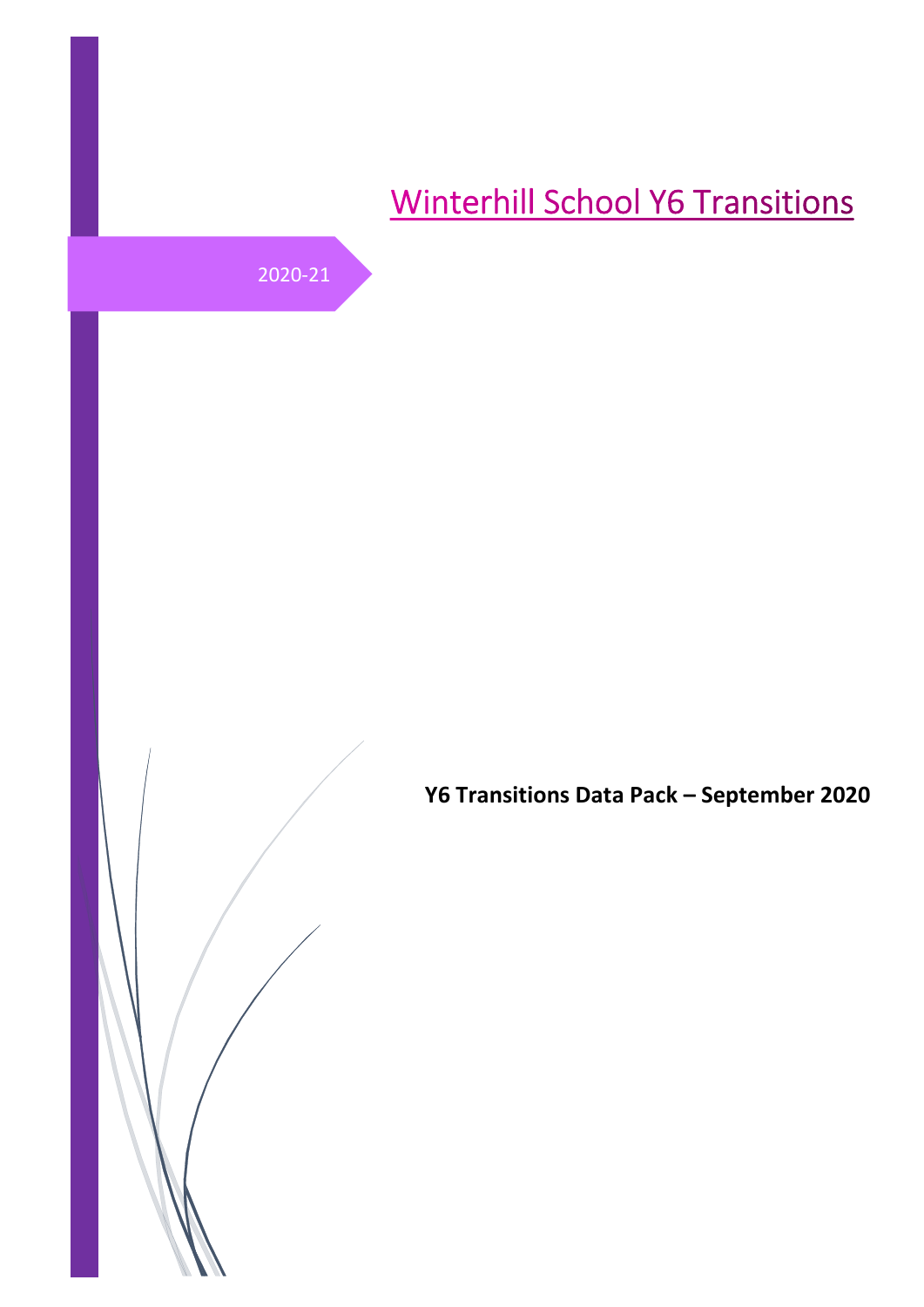#### Dear Parent/Carer

I am extremely pleased to confirm that your child has been allocated a place at Winterhill School, and we are very much looking forward to welcoming them as a Year 7 student.

As you know, your child will be joining a high achieving comprehensive school, where we put great emphasis on personal development as well as academic achievement. Alongside this, we expect everyone to uphold our Winterhill ethos of showing respect, responsibility and resilience. It is these values which uphold all aspects of school life, underpinned by our guiding principle that, 'other people matter'.

Of course, during such challenging and uncertain times, there will be some increased anxiety around the important transition to Winterhill School. However, I would like to take this opportunity to reassure you that the staff at Winterhill School have been working extremely hard in ensuring that this transition will be as smooth as possible, by working with your child's current school throughout this academic year. Of course, when we are able to return to school, we will be in contact with details of events where you can meet myself, your child's group tutor and other key staff who will all be supporting your child's education at Winterhill.

In order to prepare for your child's arrival at Winterhill, we are continuing to put in place the support networks they may need, as well as organising important information to ensure your child can continue to build on the excellent progress they have made during their primary years. In order to do this, can I ask that you complete the following information form and return it to Winterhill at your earliest convenience by post, or preferably email using [transitions@winterhill.org.uk](mailto:transitions@winterhill.org.uk)

I look forward to meeting you all in the near future and working with yourselves throughout your child's time at Winterhill. In the meantime, please take care and stay safe.

Yours sincerely

**Mr S Rhodes**

**Headteacher**

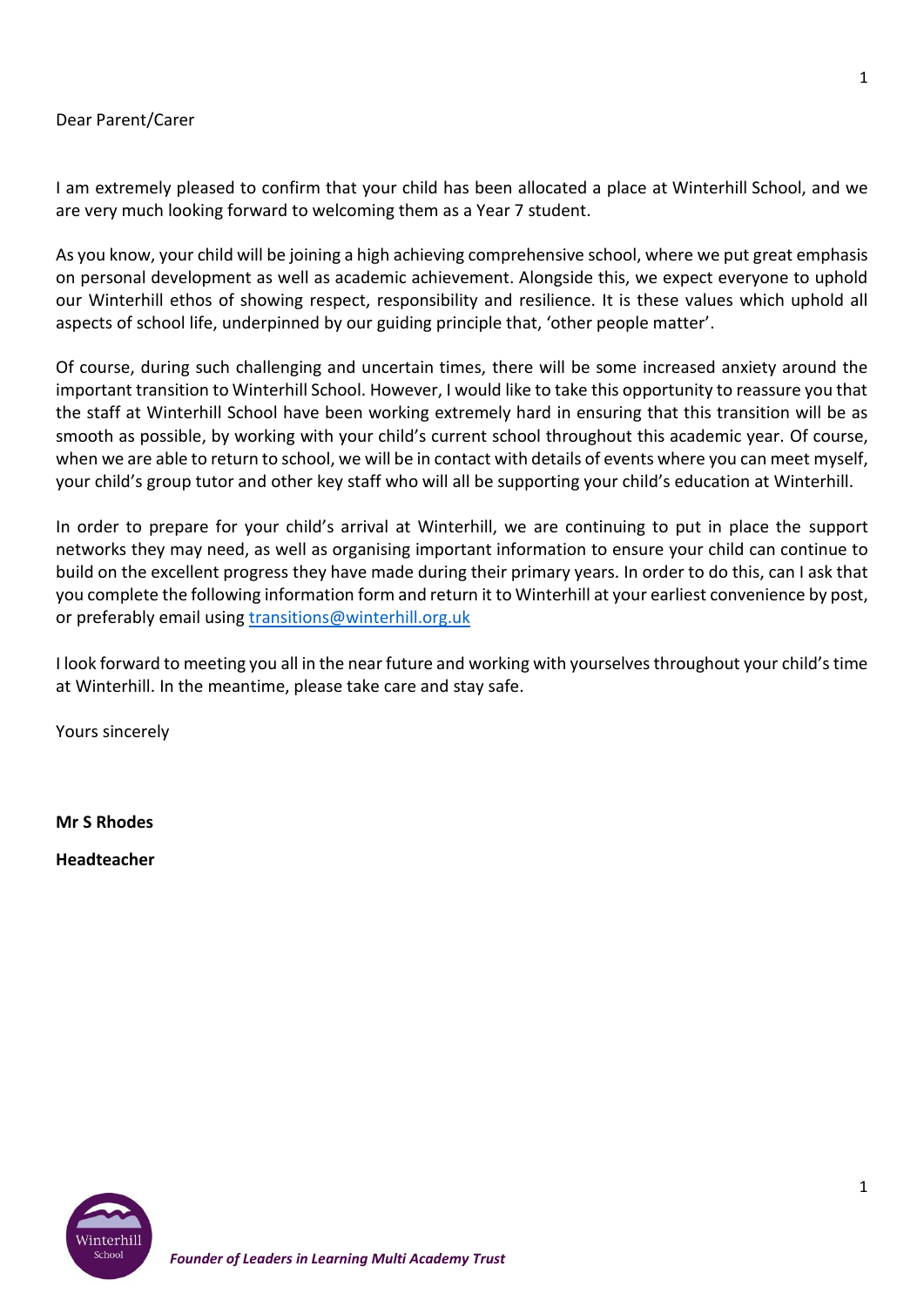# **WINTERHILL SCHOOL – PERSONAL DATA SHEET**

#### **GENERAL DETAILS**

| <b>Student Details</b>           |                                                                                                         |
|----------------------------------|---------------------------------------------------------------------------------------------------------|
| Forename:                        | Middle name:                                                                                            |
| <b>LEGAL Surname:</b>            | <b>Preferred Surname</b><br>lif different to<br>LEGAL):                                                 |
| Date of Birth:                   | Gender:                                                                                                 |
| Home address:<br>(inc. postcode) |                                                                                                         |
|                                  | Please name any brothers/sisters currently at Winterhill:                                               |
|                                  | Parent/Carer Salutation e.g. Mr and Mrs Webster:                                                        |
|                                  |                                                                                                         |
| auditory, language               | Please detail any access needs for either the student, parent, or any carer may require: e.g. mobility, |

#### **TRAVEL TO SCHOOL**

| <b>Travel Arrangements</b> |            |             | Please tick how your child will mainly travel to Winterhill (1 choice only) |                   |           |                           |  |
|----------------------------|------------|-------------|-----------------------------------------------------------------------------|-------------------|-----------|---------------------------|--|
| Walk                       | <b>Car</b> | <b>Bike</b> | Taxi                                                                        | <b>School Bus</b> | Car Share | <b>Public Bus Service</b> |  |

Students who currently live on route between Winterhill and Thorpe Hesley/Chapeltown will be able to catch a Winterhill School Bus in the morning and the afternoon. From September, a levy will be attached to this that parents can sign up for. It will work out at around £40 per half term, which guarantees them a place. This is at a lower cost than the Mainline/First service. Further details will be provided at a later date.

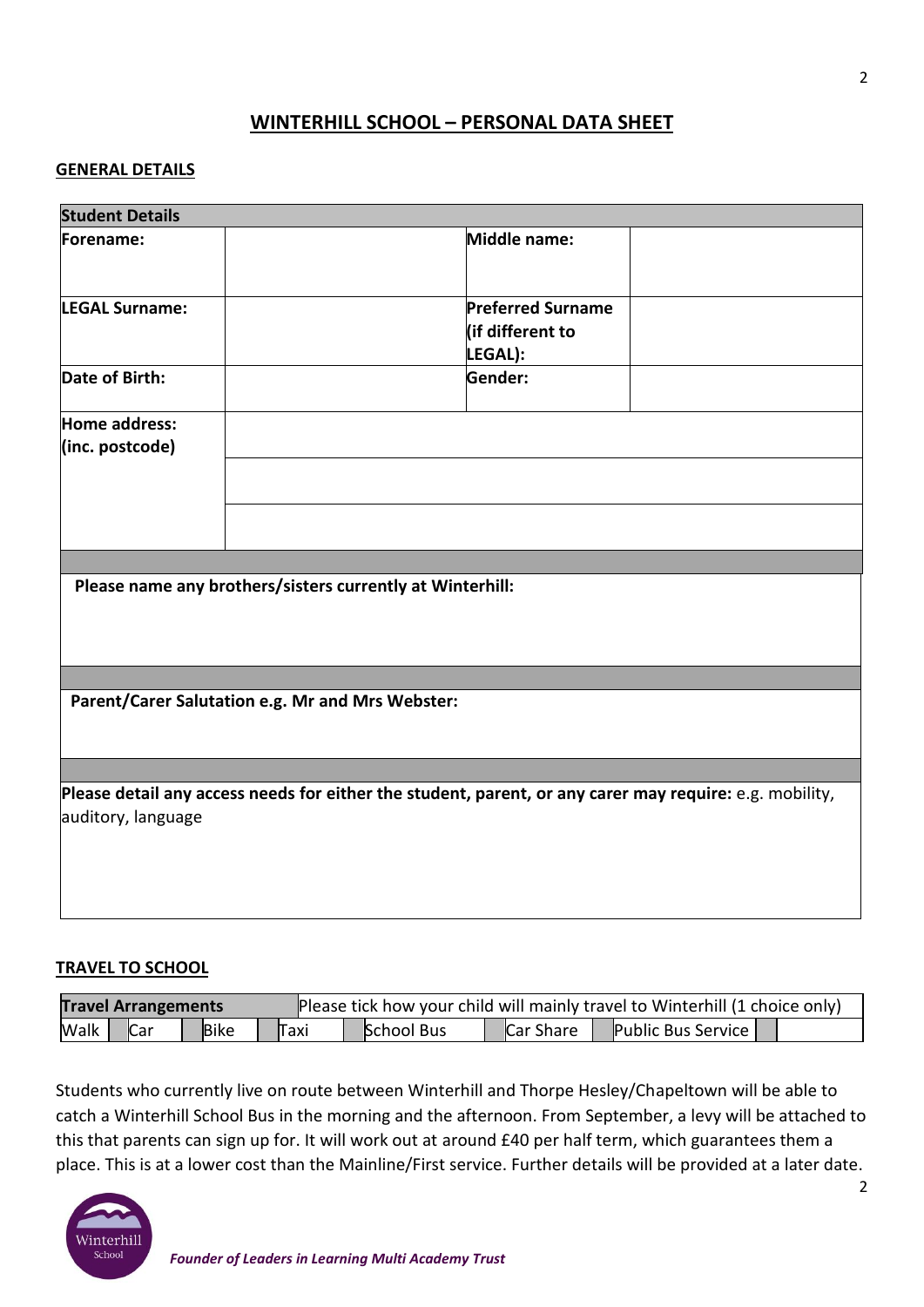# **EMERGENCY CONTACTS:**

Please give details of all persons who have parental responsibility and anyone else you wish to be contacted in an emergency. Place them in the order how you wish for them to be contacted in an emergency.

| Name / Relationship             | <b>Home Address</b>                                 |
|---------------------------------|-----------------------------------------------------|
| Mr / Mrs / Miss / Ms            | <b>Address:</b><br>(leave blank if same as student) |
| Forename:                       |                                                     |
| Surname:                        |                                                     |
|                                 |                                                     |
|                                 | <b>Post Code:</b>                                   |
|                                 | <b>Home Tel:</b>                                    |
|                                 | <b>Mobile Tel:</b>                                  |
| child: e.g. Mum                 | <b>Work Tel:</b>                                    |
|                                 | Email:                                              |
| Name / Relationship             | <b>Home Address</b>                                 |
| Mr / Mrs / Miss / Ms            | <b>Address:</b>                                     |
| Forename:                       |                                                     |
| Surname:                        |                                                     |
|                                 | <b>Post Code:</b>                                   |
|                                 | <b>Home Tel:</b>                                    |
| <b>Relationship to</b>          | <b>Mobile Tel:</b>                                  |
|                                 | <b>Work Tel:</b>                                    |
|                                 | Email:                                              |
| Name / Relationship             | <b>Home Address</b>                                 |
| Forename:                       | <b>Home Tel:</b>                                    |
| Surname:                        | <b>Mobile Tel:</b>                                  |
| Relationship to child: e.g. Mum |                                                     |
|                                 |                                                     |
|                                 | <b>Relationship to</b><br>child: e.g. Mum           |

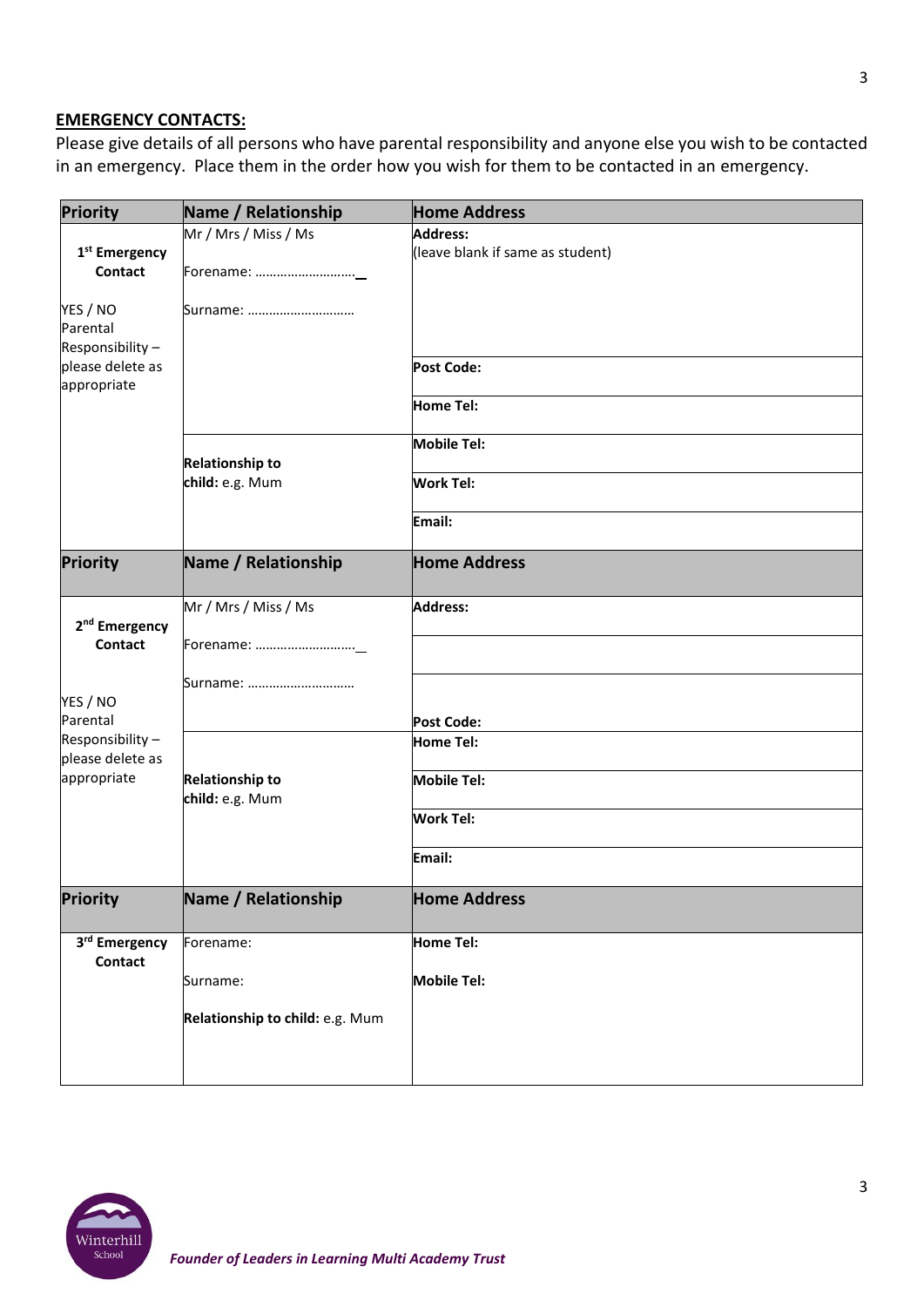# **MEDICAL DETAILS:**

| <b>Medical Practice Name</b>   |  |
|--------------------------------|--|
|                                |  |
| <b>Medical Practice Number</b> |  |
|                                |  |

Please give as much detail as you feel we need to know, so we are able to care for your son/daughter in the best way possible:

| <b>Allergies:</b>                                         |  |
|-----------------------------------------------------------|--|
| <b>Medication inc. dose &amp;</b><br>frequency:           |  |
| Known medical conditions e.g.<br>diabetes, epilepsy etc.: |  |
| Any disabilities:                                         |  |
| <b>Visually Impaired:</b>                                 |  |
| <b>Hearing Impaired:</b>                                  |  |
| Any other relevant<br>information:                        |  |

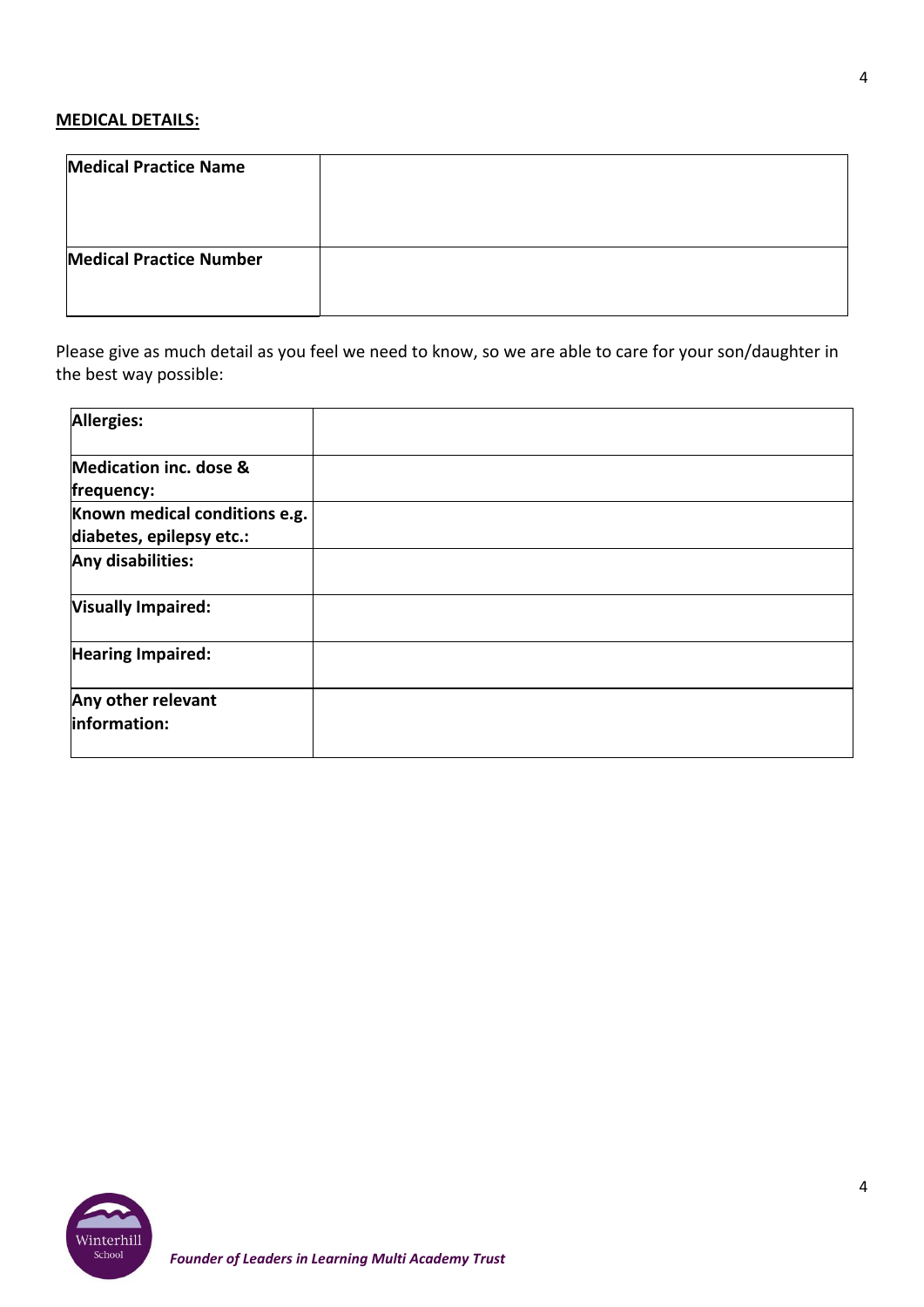#### **Specific Food Allergy Information:**

Please only complete this form if your child has specific food allergies that have been verified by a Doctor, with the appropriate evidence being made available upon request. Further contact may be required with the Catering Manager, Mrs Senior, which will take place prior to your child starting at Winterhill.

If you inform us of a food allergy and we have not be able to verify the allergy need, then to ensure the safety of your child, you would be required to send them to school with a home packed lunch.

|                 | Allergy - please delete where appropriate     |
|-----------------|-----------------------------------------------|
| Celery          | Yes/No                                        |
| Gluten          | Yes/No                                        |
| Crustaceans     | Yes/No                                        |
| Eggs            | Yes/No                                        |
| Fish            | Yes/No                                        |
| Lupin           | Yes/No                                        |
| Milk            | Yes/No                                        |
| Mollusc         | Yes/No                                        |
| Mustard         | Yes/No                                        |
| <b>Nuts</b>     | Yes/No                                        |
| Peanuts         | Yes/No                                        |
| Sesame Seeds    | Yes/No                                        |
| Soya            | Yes/No                                        |
| Sulphur Dioxide | Yes/No                                        |
| Other           | Yes/No. If Yes, please provide details below: |
|                 |                                               |
|                 |                                               |

| Name of Child:                                                                               |        |       |
|----------------------------------------------------------------------------------------------|--------|-------|
| Junior School:                                                                               |        |       |
| Name of Parent completing the form:                                                          |        |       |
| Evidence can be provided from own Doctor:                                                    | Yes/No |       |
| Understand that contact with Winterhill School<br>may be required along with Doctors letter: | Yes/No |       |
| Signed Parent/Carer:                                                                         |        | Date: |

#### **BIOMETRICS**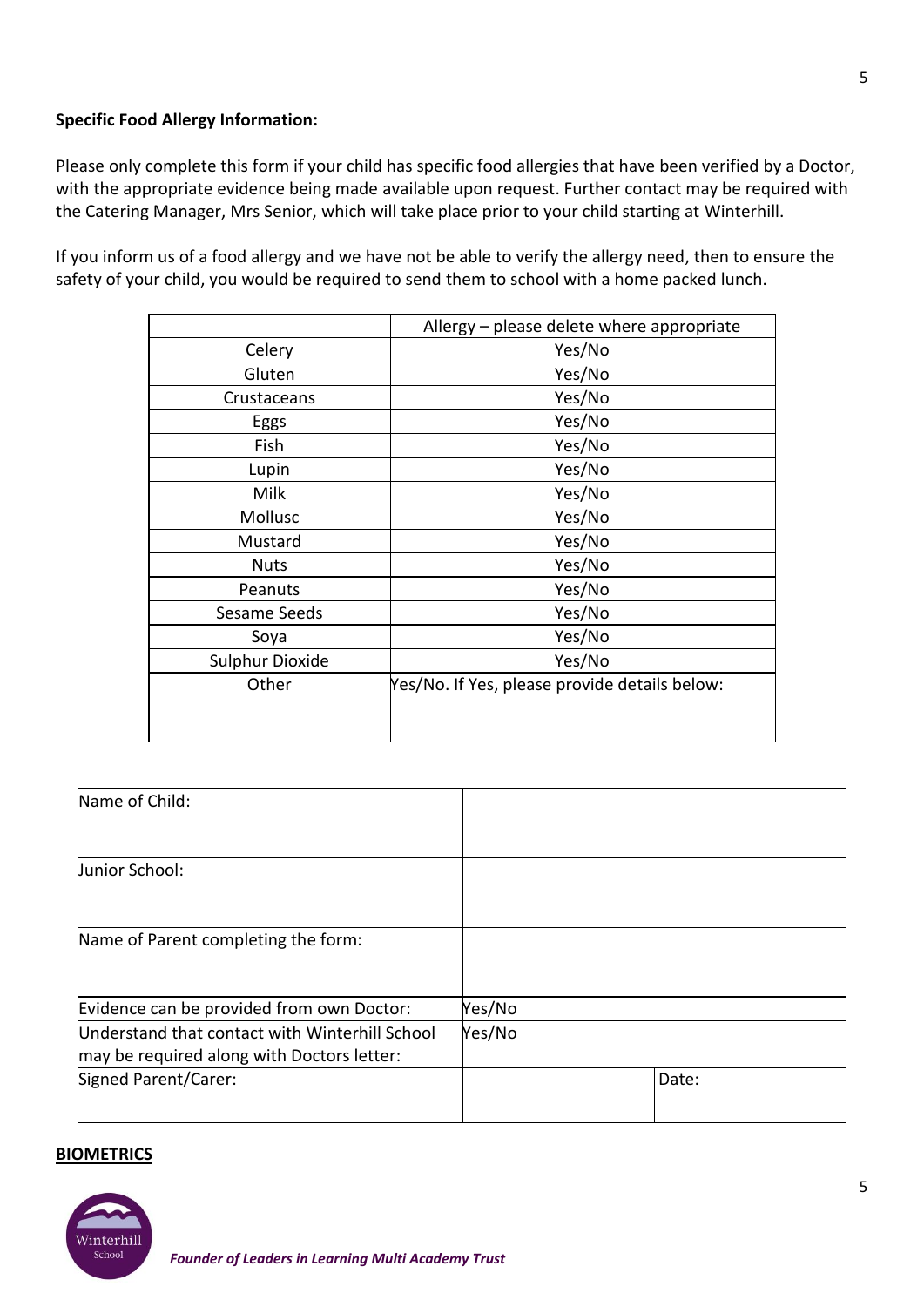We operate a Biometric account for your child to access their school meal account. This means your child will use their fingerprint when purchasing school meals.

In order for your child to participate in this system, we require you to complete the table below:

| do wish my child to be included in the Impact Biometric registration process |  |  |
|------------------------------------------------------------------------------|--|--|
| <b>Student Name</b>                                                          |  |  |
| Year                                                                         |  |  |
| Name of Parent/Guardian                                                      |  |  |
| Signature of Parent/Guardian                                                 |  |  |
| Date                                                                         |  |  |

#### **Frequently Asked Questions**

#### **Why do you need to take my child's finger image?**

By taking an image of your child's finger we can turn this information into a digital signature.

#### **Can finger images be used by any other agency?**

No, the software we use turns your child's finger image in to a mathematical algorithm. The image of the finger is then discarded and the information stored cannot be used to recreate an image of the child's finger.

#### **What happens when my child leaves the School?**

When a student leaves school all data can be deleted very easily.

#### **How does it work?**

When the child places his/her finger on the scanner, the software matches their finger image with the unique digital signature held in the database.

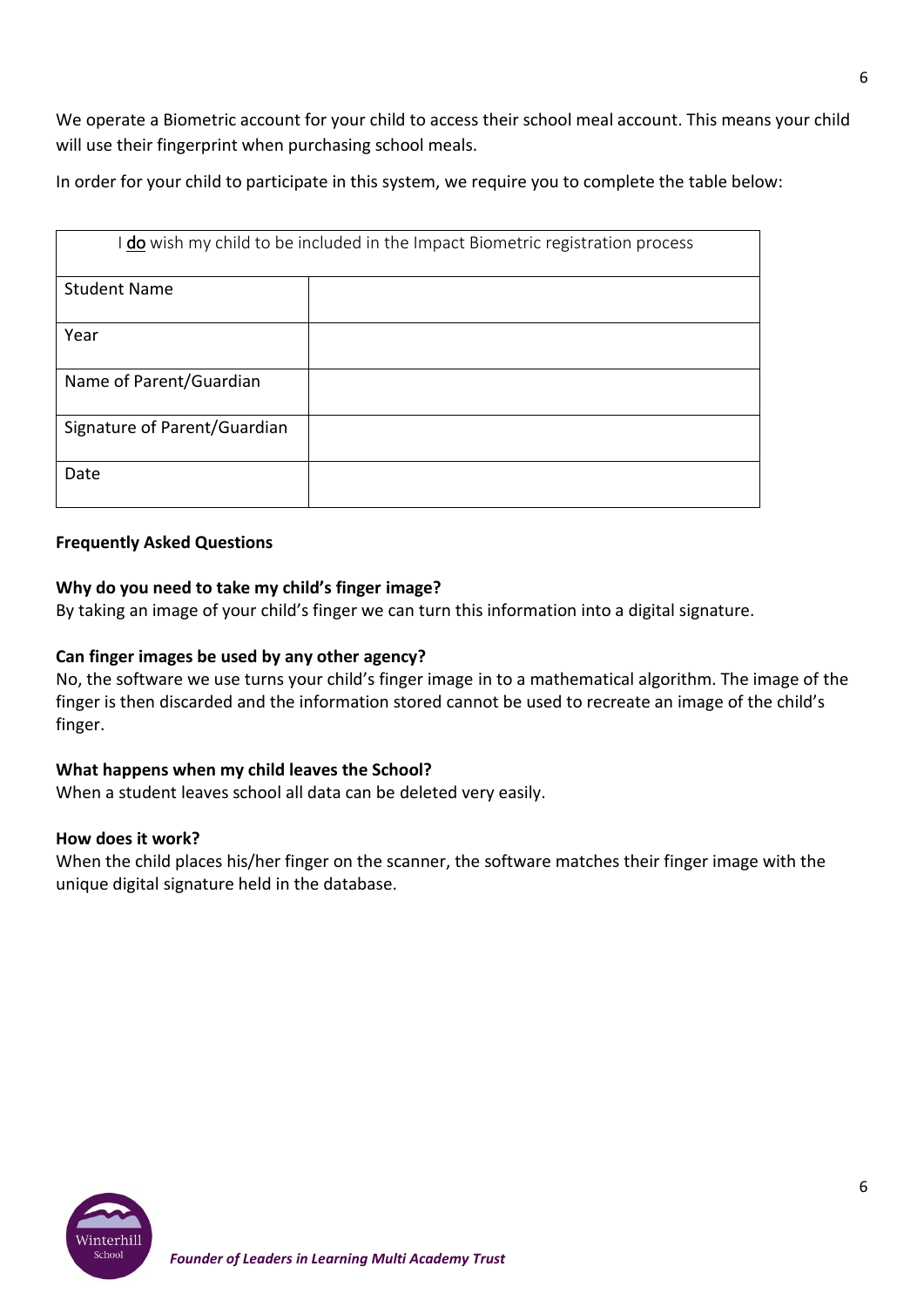# **ETHNICITY**

|                                                                                                        |             | <b>Please tick</b> |
|--------------------------------------------------------------------------------------------------------|-------------|--------------------|
| <b>WHITE</b>                                                                                           |             |                    |
| British - Includes: English, Scottish, Welsh, Other White British                                      | WBRI        |                    |
| Irish                                                                                                  | WIRI        |                    |
| Traveler of Irish Heritage                                                                             | <b>WIRT</b> |                    |
| Gypsy/Roma                                                                                             | <b>WROM</b> |                    |
| White European                                                                                         | <b>WEUR</b> |                    |
| Any other White Background                                                                             | <b>WOTW</b> |                    |
| <b>ASIAN OR ASIAN BRITISH</b>                                                                          |             |                    |
| Indian                                                                                                 | AIND        |                    |
| Pakistani                                                                                              | <b>APKN</b> |                    |
| Bangladeshi                                                                                            | <b>ABAN</b> |                    |
| Any other Asian background – Includes: African, Asian, Kashmiri, Nepali,<br>Sinhalese Ski Lankan Tamil | AOTH        |                    |
| <b>BLACK OR BLACK BRITISH</b>                                                                          |             |                    |
| Caribbean – Includes: Antigua & Barbuda, Bahamas, Barbados, Dominica,                                  |             |                    |
| Grenada, Guyana, Jamaica, St Kitts & Nevis, St Lucia, St Vincent & Grenadines,                         | <b>BCRB</b> |                    |
| Trinidad & Tobago                                                                                      |             |                    |
| African                                                                                                | <b>BAFR</b> |                    |
| Any other Black Background – For example: Black European, Black North                                  | <b>BOTH</b> |                    |
| American & Canadian                                                                                    |             |                    |
| <b>CHINESE</b>                                                                                         |             |                    |
| Chinese – Includes: Hong Kong, Malaysian, Singaporean, Taiwanese & Other                               | <b>CHNE</b> |                    |
| Chinese                                                                                                |             |                    |
| MIXED/DUAL BACKGROUND                                                                                  |             |                    |
| White & Black Caribbean                                                                                | <b>MWBC</b> |                    |
| White & Black African                                                                                  | <b>MWBA</b> |                    |
| White & Asian                                                                                          | <b>MWAS</b> |                    |
| White & Chinese                                                                                        | <b>MWCH</b> |                    |
| Any other Mixed Background - For example: Asian & Black, Asian & Chinese,                              | MOTM        |                    |
| Black & Chinese                                                                                        |             |                    |
| <b>OTHER</b>                                                                                           |             |                    |
| Yemeni                                                                                                 | <b>OYEM</b> |                    |
| Any other Ethnic Group                                                                                 | <b>OOEG</b> |                    |
| <b>REFUSED</b>                                                                                         | <b>REFU</b> |                    |



*Founder of Leaders in Learning Multi Academy Trust*